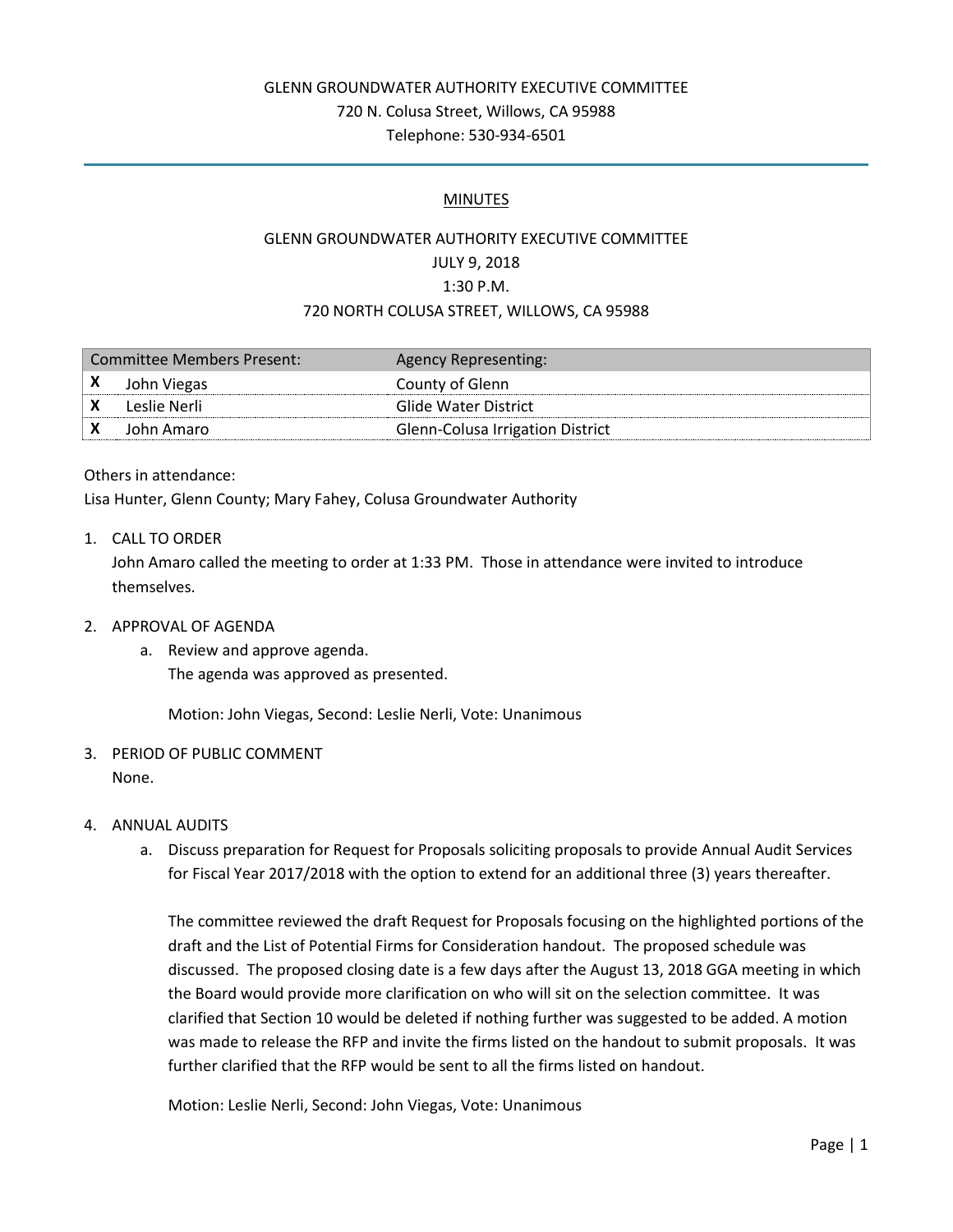b. Provide direction to Program Manager as necessary

The committee directed the Program Manager to add choosing the selection committee members to the next GGA Board meeting agenda.

- 5. BYLAWS
	- a. Discuss and review Draft Bylaws.

Lisa Hunter suggested that committee members also review the Draft Bylaws to determine if anything should be added to help clarify agency processes. The committee reviewed the Draft Bylaws and comments in the handout focusing on highlighted areas and areas that include tracked changes and comments. Additional clarifications and changes were suggested including clarifications to the conflict resolution section, committees, and vacancies.

b. Provide direction to Program Manager as necessary.

The committee directed the Program Manager to compile the comments and work with Legal Counsel to develop a final draft for the Board's consideration at the August Board meeting. This item will be added to the August Board meeting for review and comment with a target for September approval.

- 6. DEVELOPMENT OF AN AGREEMENT WITH COLUSA GROUNDWATER AUTHORITY TO DESCRIBE COOPERATION BETWEEN THE AGENCIES
	- a. Discuss development of Agreement with Colusa Groundwater Authority describing cooperation.

Lisa Hunter and Mary Fahey have discussed the need to hold a Colusa Groundwater Authority/Glenn Groundwater Authority Joint Executive Committee meeting to discuss this item, as well as the potential for a joint comment letter, which will be discussed under Item 7, and the Proposition 218 process options. Legal Counsel from both agencies would also attend the Joint Meeting. Lisa Hunter reviewed the draft Memorandum of Understanding and key principles. The committee discussed suggested clarifications, changes, and additions, including the number and composition of representatives, functions, and voting of the Basin Advisory Committee mentioned in Article 4 and Financial Provisions discussed in Article 6. Committee members will review the Draft MOU and provide comment to Ms. Hunter.

b. Provide direction to Program Manager as necessary.

The committee directed the Program Manager to compile comments and work with Legal Counsel to develop the next iteration of the Draft MOU.